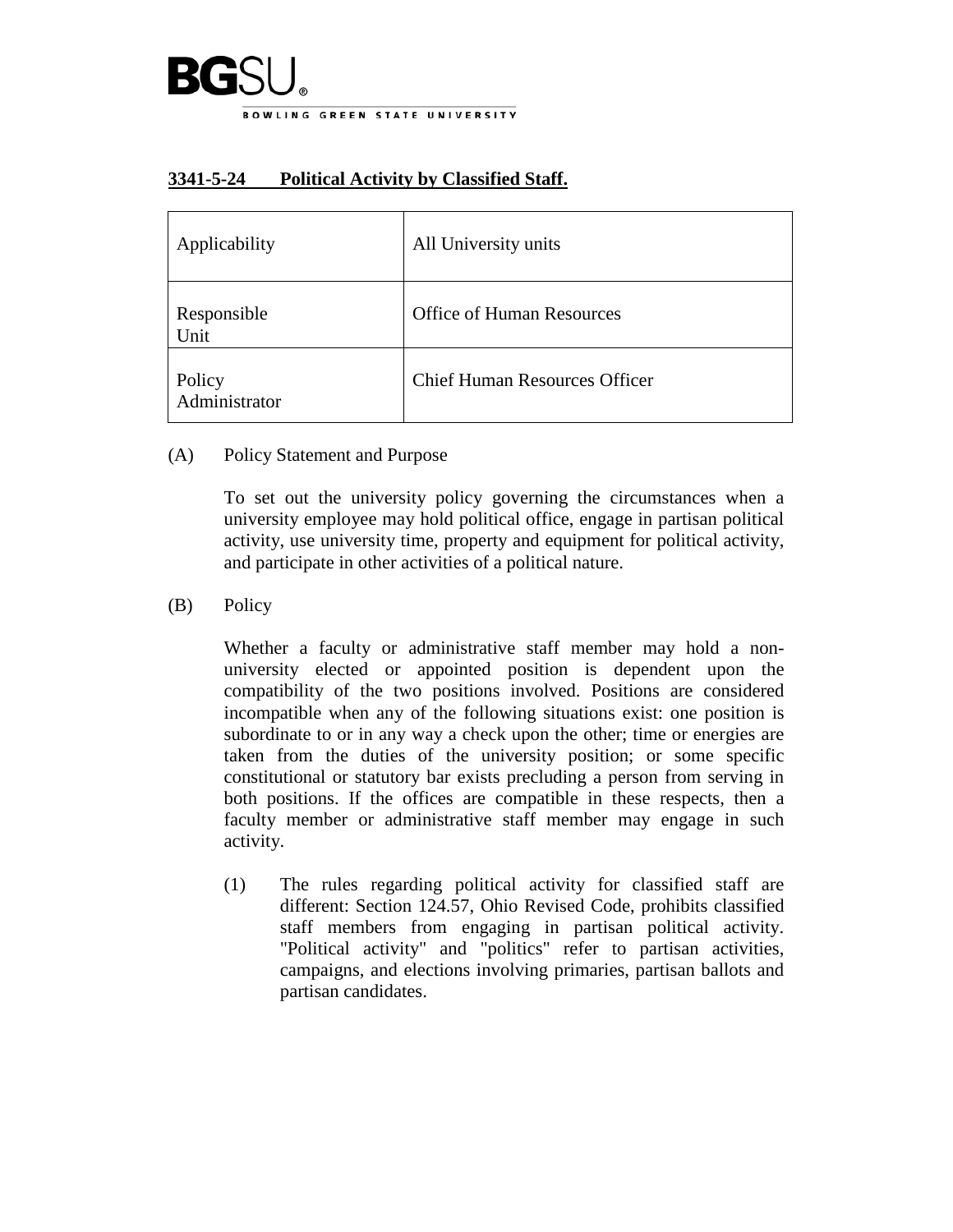- (2) Classified staff members may: register and vote; express opinions, either oral or in writing; volunteer financial contributions to political candidates or organizations; circulate nonpartisan petitions or petitions stating views on legislation; attend political rallies; sign nominating petitions in support of individuals; display political materials at home or on private property; wear political badges or buttons, or display political stickers on private vehicles; and serve as a precinct election official.
- (3) Restrictions on political activities are placed upon classified employees. The Ohio Administrative Code defines classified service for the purpose of political activities as "all persons in active pay status serving in the competitive classified civil service of the State."

Prohibited activities for classified employees include, but are not limited to, the following (Ohio Admin. Code Ann. §123:1-46-02):

- (a) Candidacy for public office in a partisan election;
- (b) Candidacy for public office in a nonpartisan general election if the nomination to candidacy was obtained in a partisan primary or through the circulation of nominating petitions identified with a political party;
- (c) Filing of petitions meeting statutory requirements for partisan candidacy to elective office;
- (d) Circulation of official nominating petitions for any candidate participating in a partisan election;
- (e) Service in an elected or appointed office in any partisan political organization;
- (f) Acceptance of a party-sponsored appointment to any office normally filled by partisan elections;
- (g) Campaigning by writing for publications, by distributing political material, or by writing or making speeches on behalf of a candidate for partisan elective office, when such activities are directed toward party success;